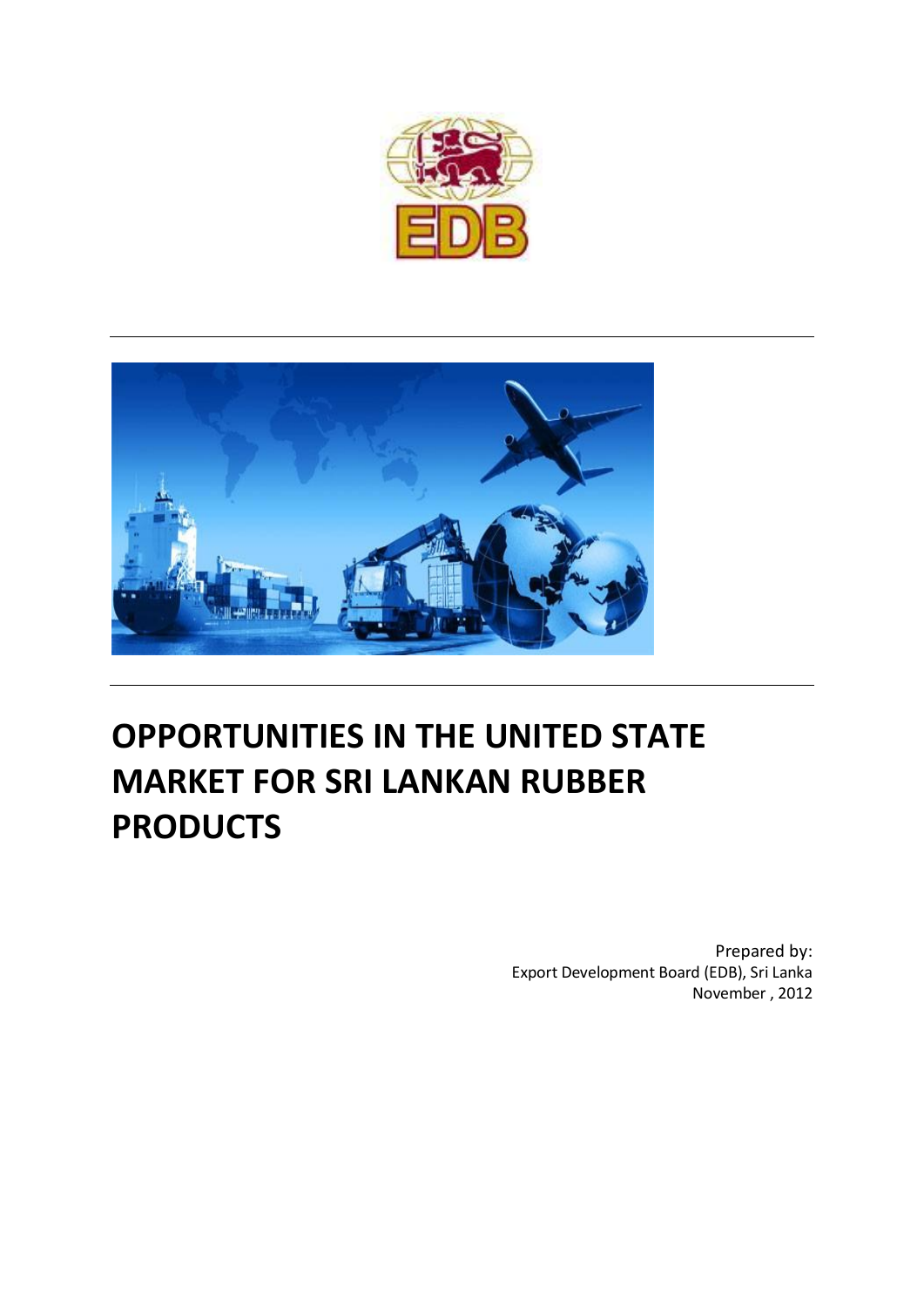## **CONTENTS**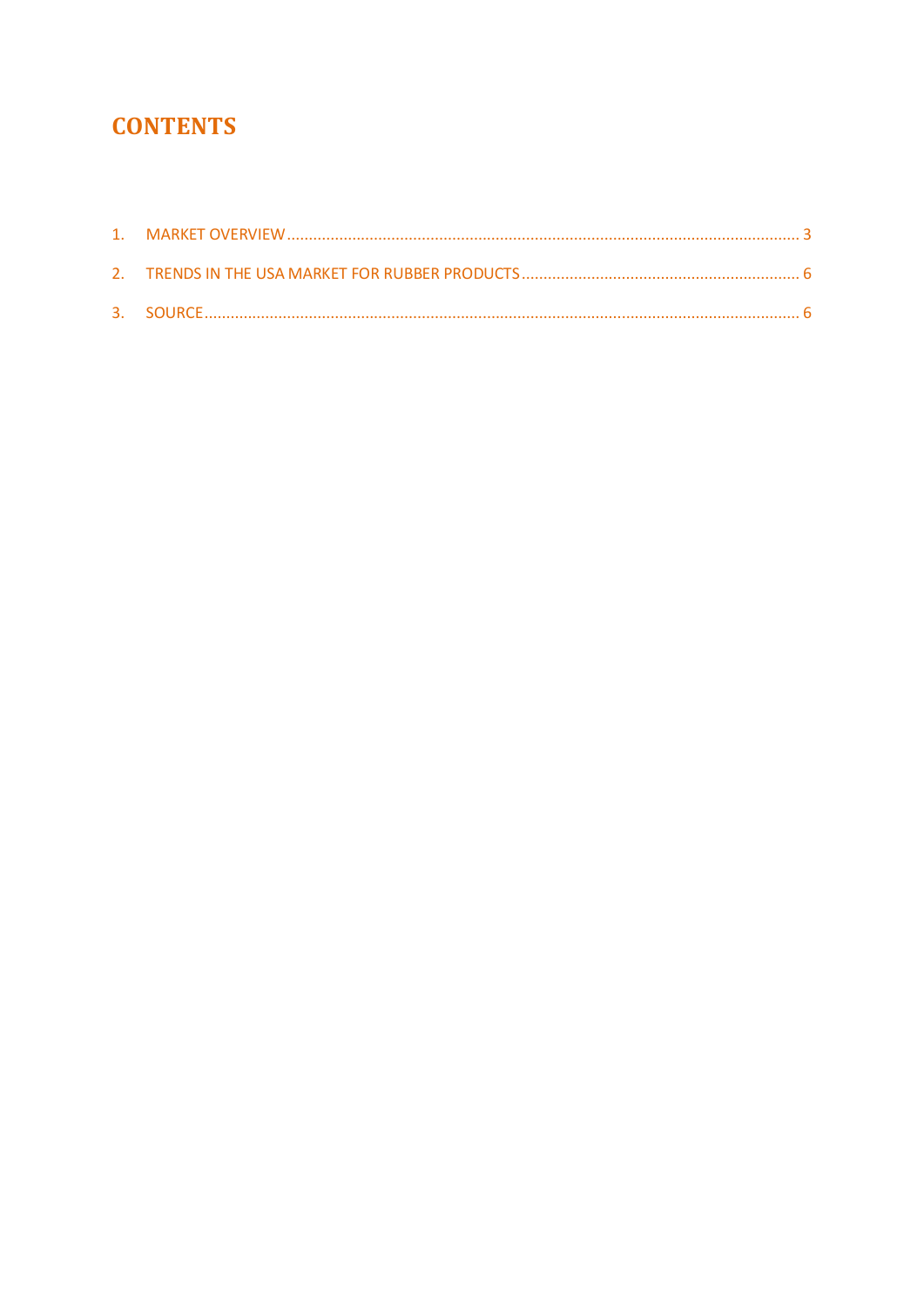### <span id="page-2-0"></span>**1. MARKET OVERVIEW**

#### a. **Sri Lanka's position in the Global Market**

## **i. Global market size and trend ( last 5 years) in US \$ Mn**

**(Rubber Products)**

| Year  | 2007    | 2008    | 2009   | 2010    | 2011    |
|-------|---------|---------|--------|---------|---------|
| Value | 103,967 | 113,561 | 94,436 | 117,342 | 144,706 |

#### **ii. Main world Importers ( top 5)**

*(Value in US \$ '000)*

| <b>Main Importers</b> | 2007       | 2008       | 2009       | 2010       | 2011       |
|-----------------------|------------|------------|------------|------------|------------|
| <b>United States</b>  | 16,039,201 | 16,534,789 | 13,642,501 | 18,016.030 | 21,618,482 |
| Germany               | 10,232,387 | 10,982,652 | 9,007,600  | 10,725,393 | 14,392,199 |
| France                | 5,391,046  | 6,131,442  | 5,016,383  | 5,639,411  | 6,801,763  |
| Canada                | 4,077,429  | 4,252,283  | 4,007,020  | 4,526,380  | 5,396,899  |
| United Kingdom        | 4,940,674  | 4,914,129  | 3,806,592  | 4,416,995  | 5,322,359  |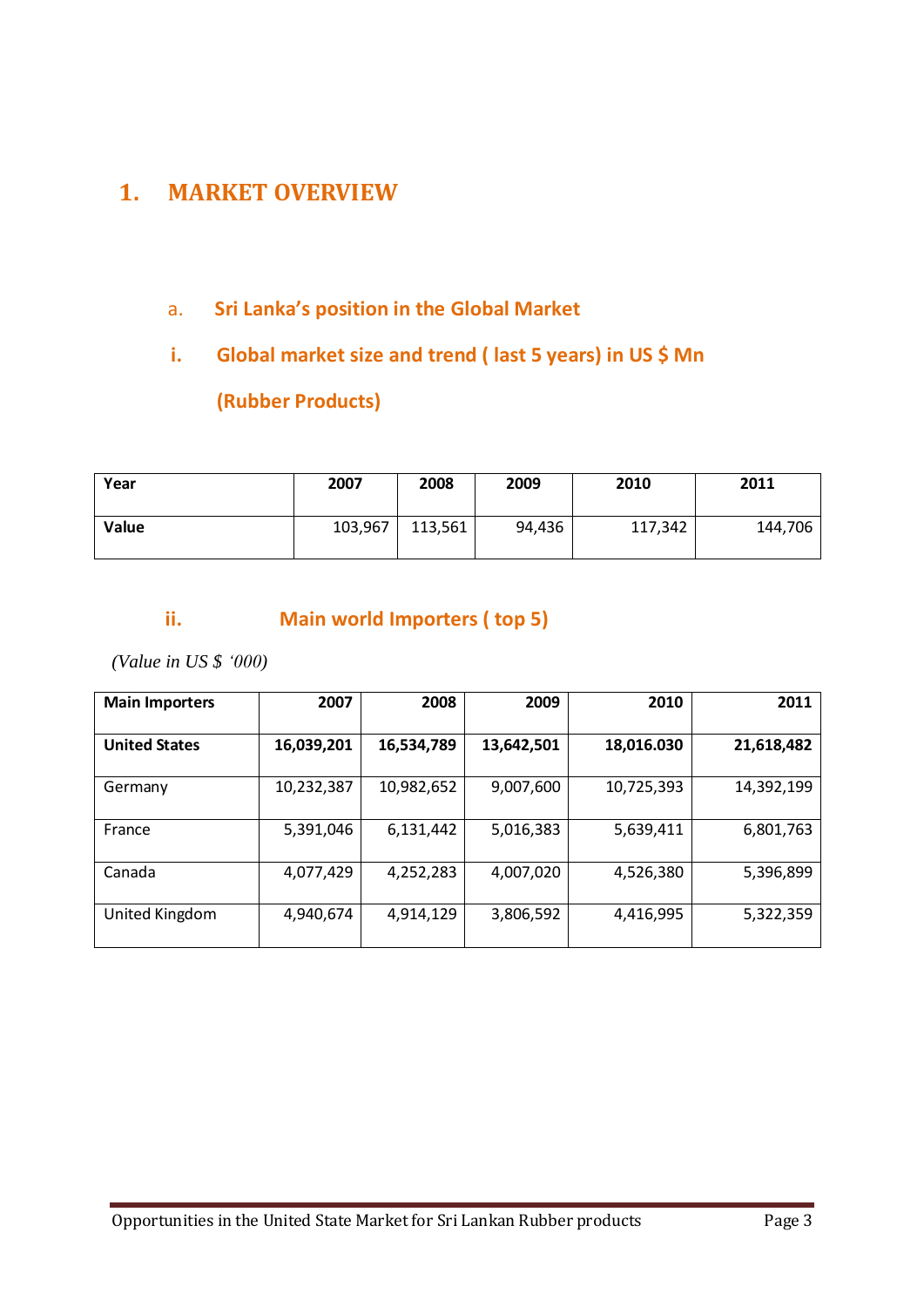

## Growth of national demand and international supply<br>for import products of - 2011

#### **iii. Main Destinations of Sri Lanka's Exports (US \$ '000)**

#### **Sri Lanka's Exports to the world (in US \$ '000)**

| <b>YEAR</b>  | 2007    | 2008    | 2009    | 2010    | 2011    |
|--------------|---------|---------|---------|---------|---------|
| <b>VALUE</b> | 479,873 | 536,129 | 381,209 | 559,786 | 860,194 |

#### **iv. Main destinations of Sri Lanka's export (in US \$'000)**

|                         |         |         |         |         |         | Growth      |
|-------------------------|---------|---------|---------|---------|---------|-------------|
| <b>Importers</b>        | 2007    | 2008    | 2009    | 2010    | 2011    | 2010-2011 % |
| <b>United States of</b> |         |         |         |         |         | 54.3        |
| America                 | 121,419 | 133,495 | 108,179 | 168,709 | 260,328 |             |
| Germany                 | 47,536  | 53,948  | 38,222  | 56,793  | 97,192  | 71.1        |
| Belgium                 | 26,780  | 29,519  | 21,531  | 28,657  | 55,383  | 93.3        |
| Italy                   | 29,155  | 29,997  | 20,858  | 30,866  | 46,317  | 50.1        |
| United Kingdom          | 30,898  | 28,151  | 19,391  | 25,382  | 39,047  | 53.8        |
| Sweden                  | 31,195  | 27,250  | 14,832  | 20,664  | 26,717  | 29.3        |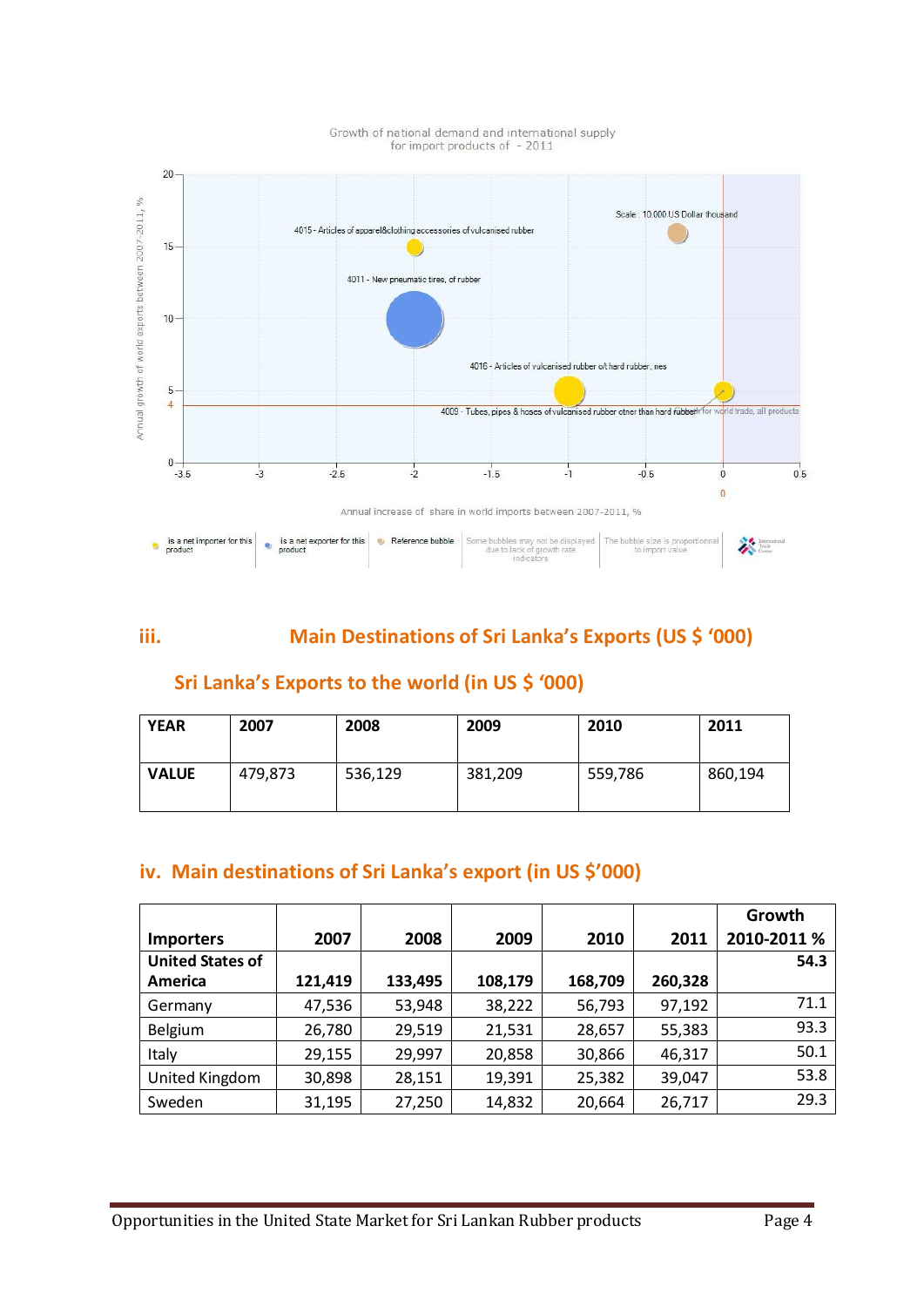

#### **a. Sri Lanka's position in the US market**

#### **i. US market size and trend (last 5 years) –US \$'000**

| <b>YEAR</b>  | 2007    | 2008    | 2009               | 2010 | 2011    |
|--------------|---------|---------|--------------------|------|---------|
| <b>VALUE</b> | 121,419 | 133,495 | 108,179<br>168,709 |      | 260,328 |

#### **ii. Sri Lanka's position ,export value and trend in US \$'000**

**a)**

|                      | <b>Exports from Sri Lanka to USA</b> |         | US imports from world |            |            |  |
|----------------------|--------------------------------------|---------|-----------------------|------------|------------|--|
| 2011<br>2010<br>2009 |                                      | 2009    | 2010                  | 2011       |            |  |
| 133,495              | 108,179                              | 168,709 | 13,642,501            | 18,016,030 | 21,618,482 |  |

Sri Lanka's market share in the US market is about 1.20% in 2011.which is showing a slight increasing trend and come to 1.0% in 2010.Major part of this market share is Retreaded/solid tire and pneumatic tyres.